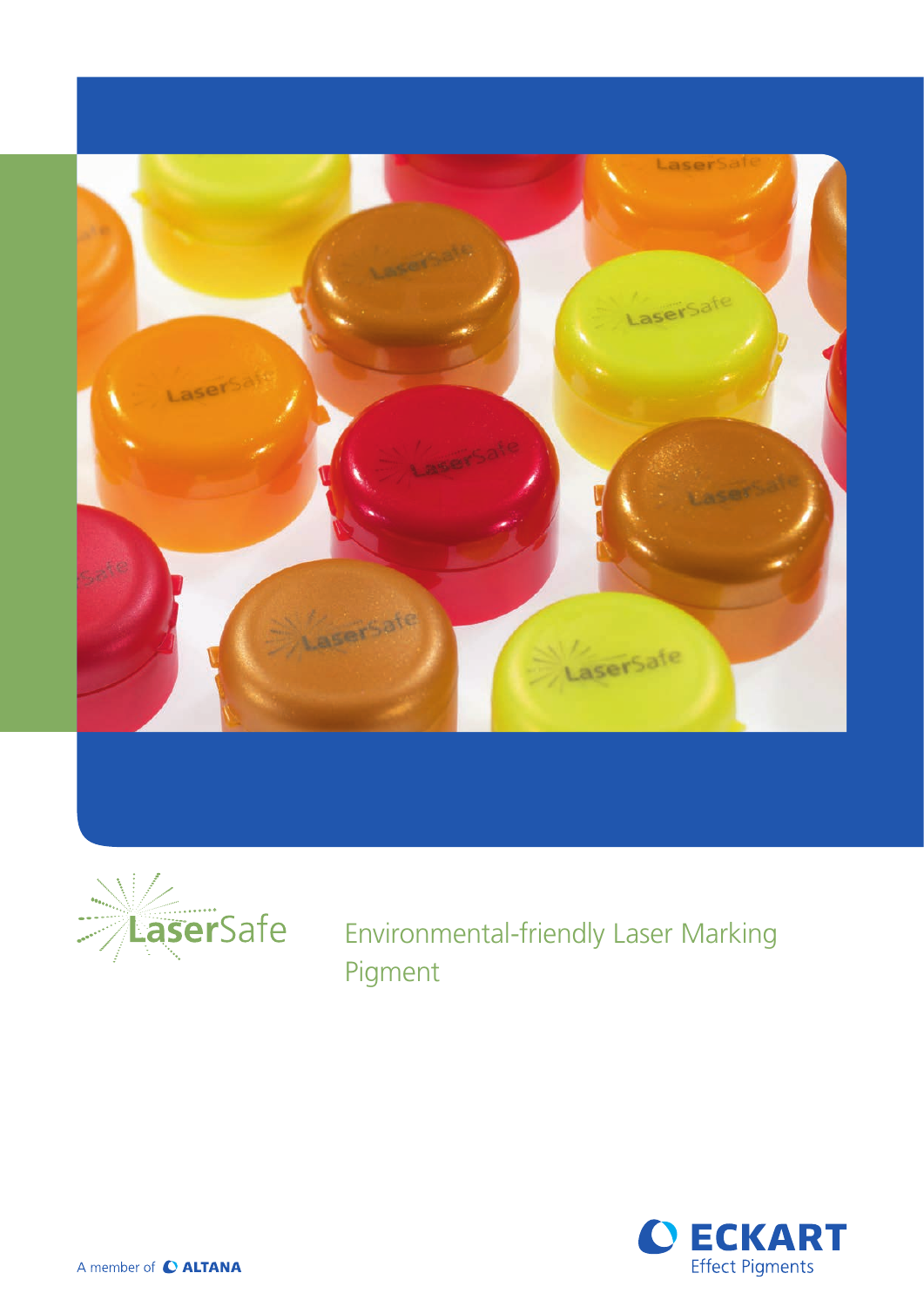

## Environmental-friendly Laser Marking Pigment

LASERSAFE 040 is a new generation of laser marking additives based on a heavy metal-free pigment which renders it suitable for today´s eco-friendly markets. Exceptional contrasts at high speeds and superior quality can be achieved with LASERSAFE 040. It is suitable for use with all standard lamp technology, such as the Nd:YAG laser system operating at 1064nm.

LASERSAFE 040 is designed for plastics which are inherently poor for laser marking such as polyolefins (HDPE, LDPE, LLDPE, PP and PP-copo) as well as engineering plastics like PA, PET, PS/SAN, PC/ ABS, etc. Due to its excellent laser marking efficiency, even at low dosage levels, LASERSAFE 040 offers good color stability of the final formulation.

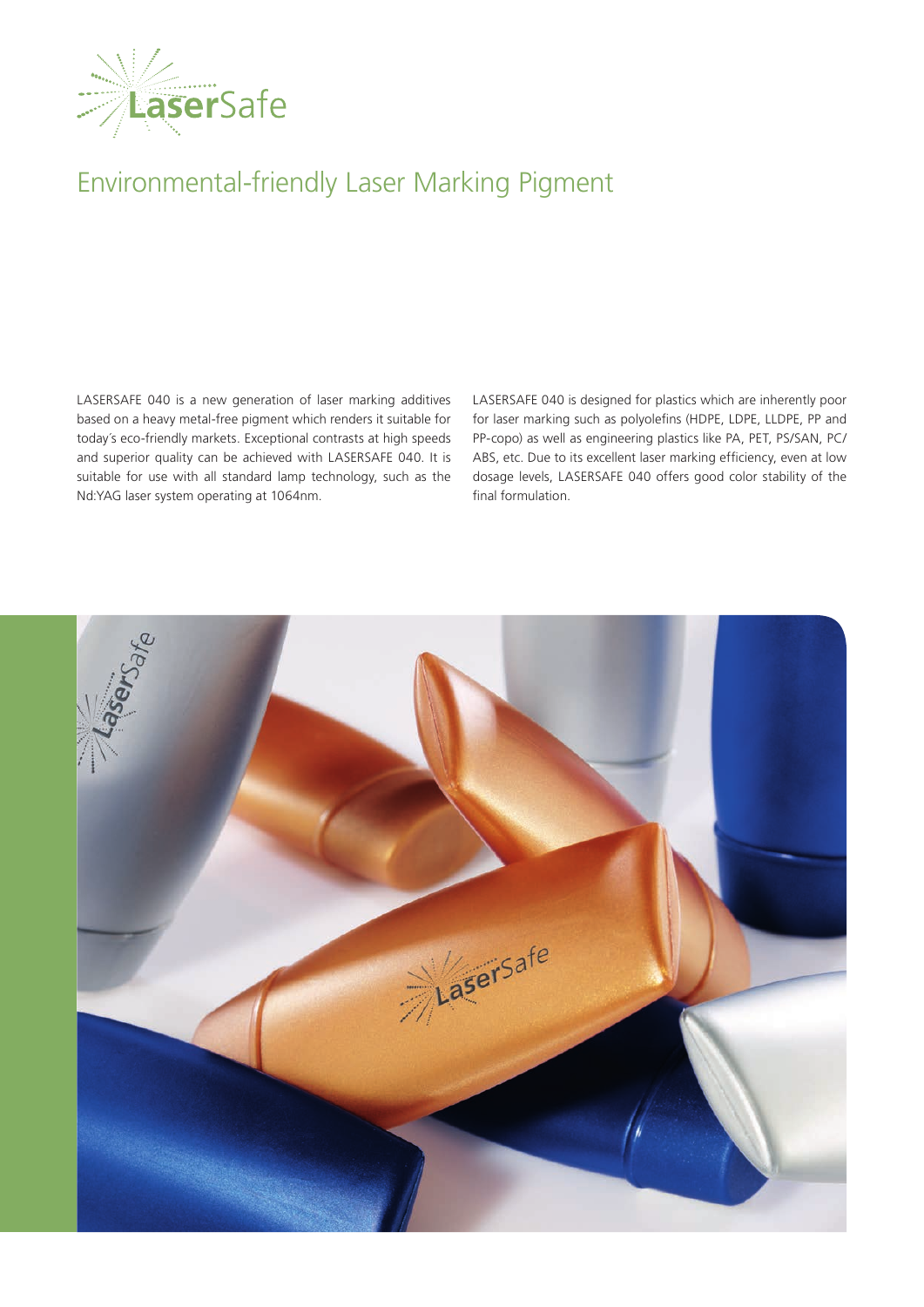For easy dosing LASERSAFE 040 is available in pellet form and can thus be handled and processed as easily as a color masterbatch. The carrier material is based on a thermoplastic polyolefin.

The standard packaging for LASERSAFE 040 is a 25 kg PE bag in carton. The product is not categorized as "Dangerous Good" according to IATA-DGR, IMDG-Code and ADR-Regulations.

## DISCLAIMER:

The typical technical specifications and other information presented in this leaflet correspond to the current status of our knowledge and experience. They are intended for providing general information to our customers, but do not release the potential user from the responsibility of testing the products described for ascertaining their suitability for the intended application. We reserve the right to alter product denominations or specifications as a result of technical progress or continuing development in manufacturing.

Our technical consulting service is available on request for further advice, for co-operation in solving problems arising in conjunction with manufacturing and applications, as well as for the elaboration of recommended formulations. However, this does not release the user from the responsibility appraising these data and recommendations prior to their application. No liability is assumed for the correctness and completeness of the data presented on this sheet as is also the case for any other technical information for application.